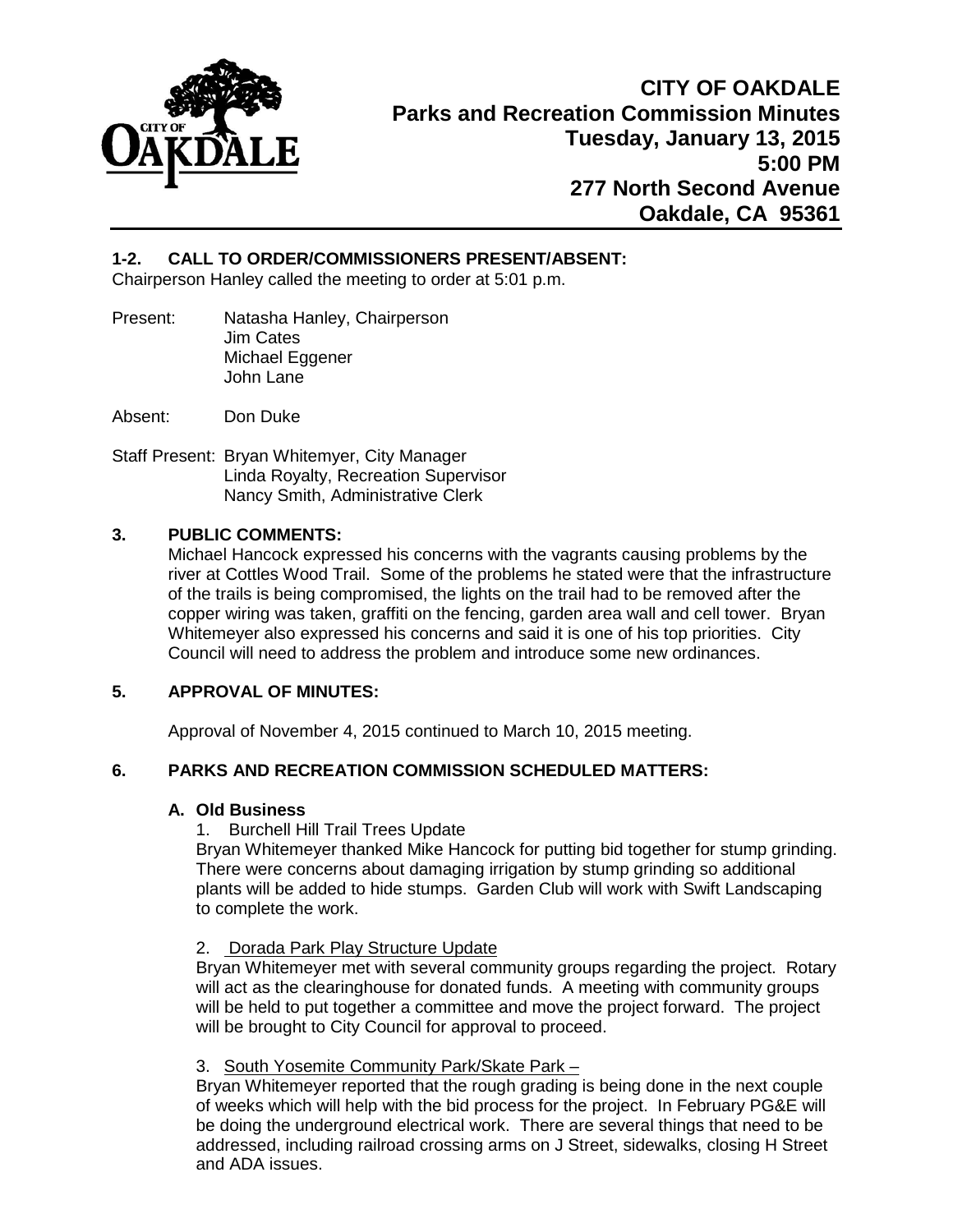## 4. Valley View River Access Trail update

Bid requests will be going out soon to begin construction on the project.

## **B. New Business**

1. Don Osborne Run for the Library Co-Sponsorship Request from Oakdale Lions Club

Alan Graham presented proposal requesting the City of Oakdale co-sponsor the Don Osborne Run for the Library event on February 7, 2015.

# **MOTION**

To approve the City Co-Sponsorship with the Oakdale Lions Club for the Don Osborne Run for the Library event on February 7, 2015.

Moved by Commissioner Cates, seconded by Commissioner Lane and **CARRIED.** 

AYES: Cates, Eggener, Hanley, Lane NOES: None ABSENT: Duke ABSTAIN: None

## **7. RECREATION UPDATE:**

Linda Royalty reported the following: Spring Fest, co-sponsored with the Kiwanis Club of Oakdale will be held at Kerr Park on April 4, 2015; World events Sports is doing their basketball program; OBA and OVYSA are currently taking sign-ups. She distributed the Senior Center newsletter. She announced that the March Commission meeting agenda will include City of Oakdale Park Reservation Policy update and Stanislaus Advocacy Action Team's report for smoke-free parks.

## **8. PARKS UPDATE:**

Bryan Whitemeyer reported that TL Davis Park will be closed in February for turf maintenance. The cost to maintain the park is \$18,000 which is paid evenly between the City, Oakale Joint Unified School District and the Oakdale Youth Sports Association. Rolando Avila and the City are working on a plan for the park maintenance and improvements, including catch basins, replacing bathrooms and lighting at Dorada, Gilbert and Kerr Parks.

# **9. COMMISSIONERS COMMENTS:**

Commissioner Eggener attended the Wes Stewart Bench Dedication and noted it was a very nice service. He commented that Cowboy Christmas was very good this year. He also reported that The Valley View Memorial Tree will be replaced.

Chairperson Hanley thanked everyone for attending the meeting.

Commission Cates thanked Mike Hancock for bringing the vagrant situation to the attention of the Commission Commission and thanked Bryan Whitemeyer for his good work.

Commissioner Cates suggested having a Commission member attend the January 20<sup>th</sup> City Council Meeting.